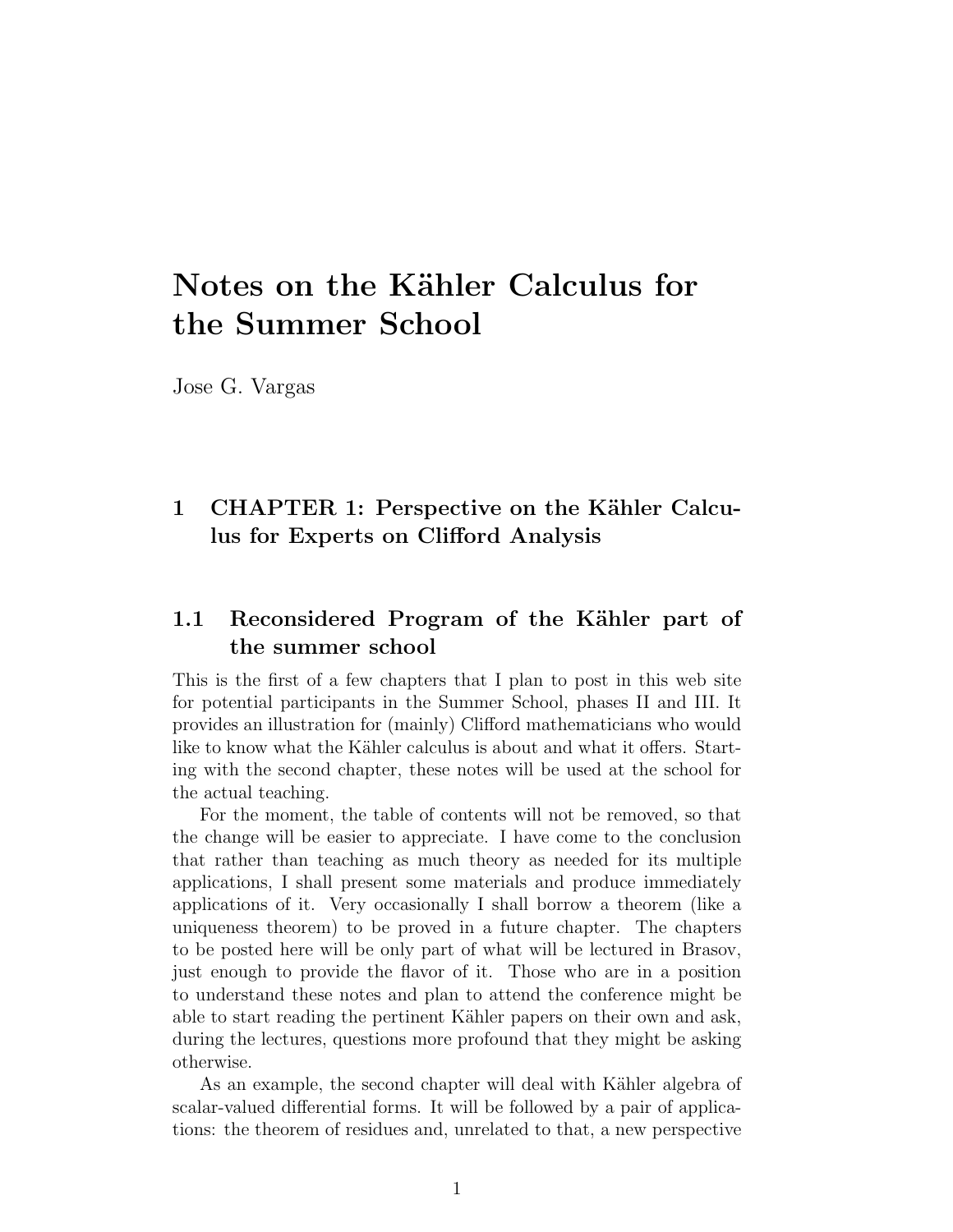on the issue of superposition, a concept to be replaced with decomposition, since it is through decomposition that the objects that one tries to superimpose are actually generated. Let me be more explicit. If the wave function is a member of the Kähler algebra, it can be written as a sum of pieces that belong to the ideals and also are solutions, but this is not sufficient to make them particle states. If you start with particle states (even mixing particles with antiparticles both with both options for handness) you do not get that intermediate state where you decompose but do not quite get particles, as one still needs something else for this. Of course, one can introduce concepts like matrix densities or something of the sort to deal with issues of this kind. But this is not as natural, or as rich or as reliable as starting with a solution of a wave equation that you decompose to get spinors which are not yet wave functions for leptons living in the same ideals.

The third chapter will deal with, among other topics, Kähler differentiation of scalar-valued differential forms, strict harmonic and harmonic differentials, Dirac type spinors (before we even consider a Dirac type Kähler equation, since their form has to do with theory of solutions with symmetry of exterior systems regardless of specifics), and so on. Applications: Real complex-like calculus in the plane, Helmholtz theorem for differential 1−forms and 2−forms in 3-D Euclidean space, and a hint at why there is room for theory on quantum collapse of the wave function and quantum teleportation in this calculus. These issues are intimately related to the issue of decomposition. One could say that these topics are aspects of the same theory, which grows in sophistication as we keep building more basic theory.

A fourth chapter will deal with the "Kähler-Dirac equation", or simply K¨ahler equation. A variety of applications for relativistic quantum mechanics follows: emergence of momentum operators, Pauli-Dirac equation for particles and antiparticles, post Pauli-Dirac Hamiltonian and an additional couple of topics.

At about this point, we shall have reached the third phase of the Summer School. It will deal with symmetry and conservation, a uniqueness theorem for differential forms, integration at different levels of generality for differentials whose exterior derivative and co-derivative are known, Lie and Killing operators, unified spin and orbital angular momentum, total argument momentum and its square, antiparticles, leptons and quarks.

#### 1.2 Introduction

The Kähler calculus is a calculus of tensor-valued differential forms. So, we have a product of structures. The restriction of the Kähler calculus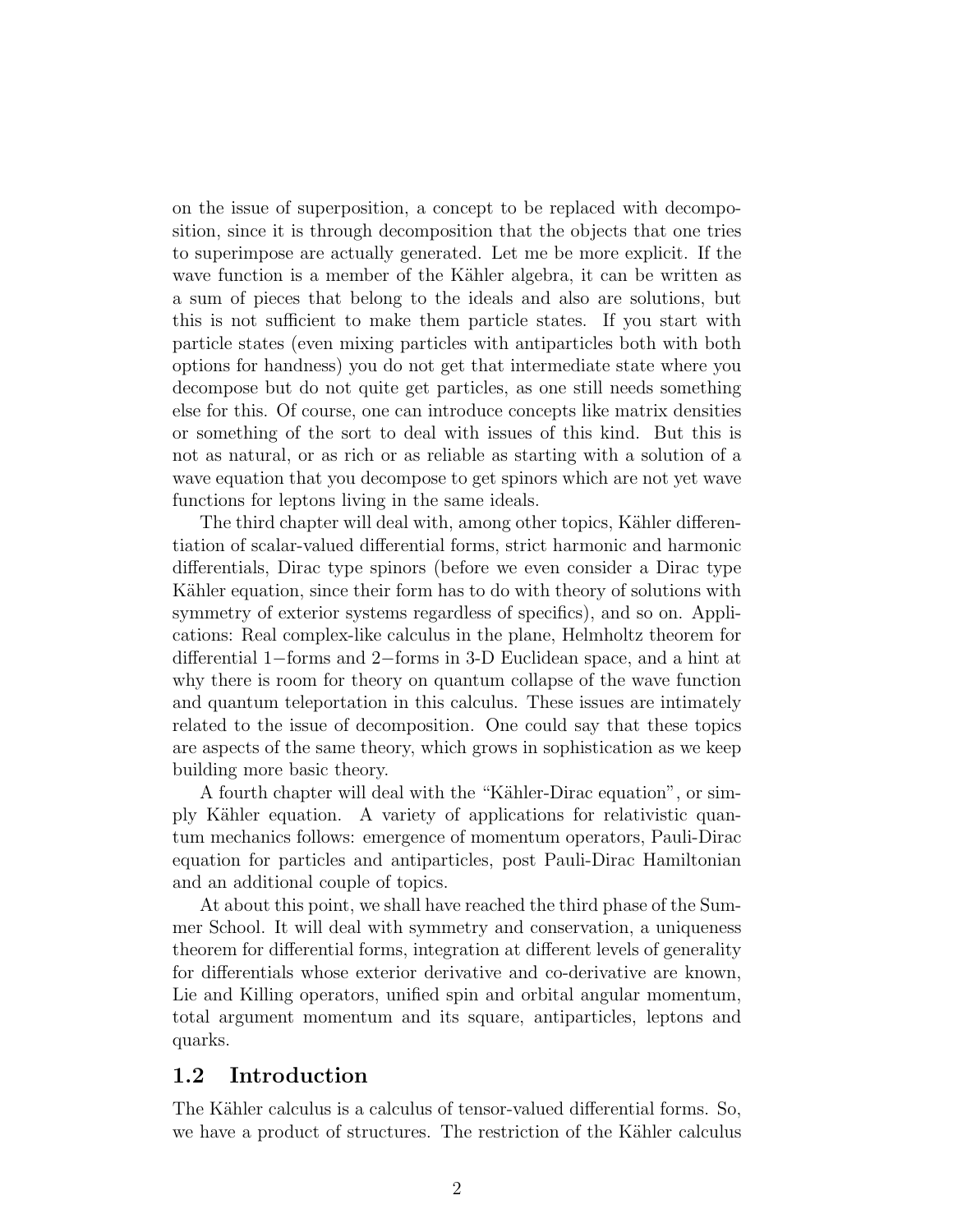(KC) to scalar-valued differential forms is the generalization of the exterior calculus that results from replacing the underlying exterior algebra with Clifford algebra. Clifford analysts are used to the replacement of exterior with Clifford. Then, what is special here?

In the KC, the interior derivative of a scalar-valued differential 1−form is like the divergence, and the same derivative of a vector field is zero, not the divergence, as we shall see. That is such an obvious difference that one can understand it before learning the KC. This difference has its origin in the fact that there is a greater variety of elements in the full Kähler calculus than in other calculi. But the real important differences consist in what the KC can do and the Dirac calculus cannot. Of course, this chapter is an exception. It is meant to provide a perspective to those who can understand it. Everybody else should start with the next chapter. So, if upon reading this chapter you start not to understand, abandon it and go to the next one. Just before moving to the next chapter, please read the last four sections of the present one. I have given the exact places where the claims were proved by Kähler.

The files I may put in the web site of this summer school will be referred as chapters because they will be so, up to minor modifications in a book I am writing about what I shall call the Cartan-Kähler calculus. It was announced in my previous book "Differential Forms for Physicists and Mathematicians". I know some readers are looking forward to read it. There will be prior chapters on Clifford algebra and the exterior calculus. But, for the purposes of the summer school, this will be chapter one.

An outstanding feature of the KC is the ease with which one gets deep into the world of quantum mechanics, immediately acquiring new vistas since one enters if through a different door. So much so that we shall speak of the quantum mechanics, ab initio relativistic, that emerges as a virtual concomitant of the KC. At the end of this chapter, we shall briefly illustrate some deep results for quantum mechanics that Dirac's theory does not match. For the moment let us just say that the wave function in the "Kähler-Dirac" equation for scalar-valued differential forms is for members of the algebra in general, not only specifically for spinors (i.e. for members of ideals in this algebra).

Of course, there will be a lot of work to be done to revisit every piece of physics from the new perspective. Better yet, just a little bit of Kähler algebra will allow us, at the end of the next chapter, to start seeing how old problems can be seen in a new light. For the moment, I shall deal only with some computational issues to respond to the question, what is new?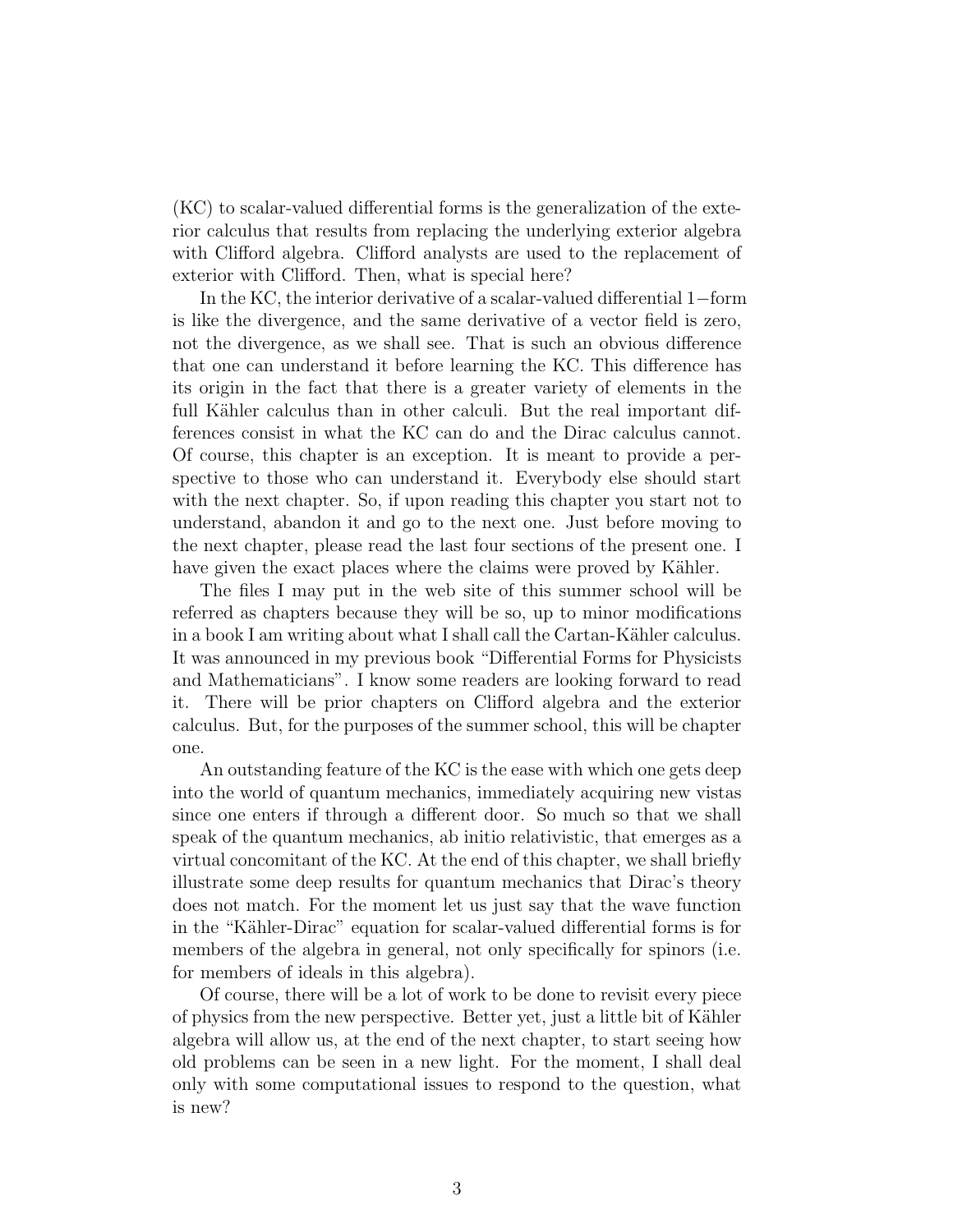#### 1.3 Kähler and Cartan-Kähler calculi

As I mentioned in the second half of the biographical note of this web site, the KC was formulated in three papers. The translation of the title of the first of those papers is Interior and exterior differential calculus, and the translation of the third is The interior calculus. The author is dealing with the same calculus at the same level of generality. The only main difference is that the last of these two is far more comprehensive than the first one. So, it appears that he was not too sure at some time(s) about what title he should have given to his calculus. The issue we have with titles far transcends this one because of a far more important reason, as we are about to explain.

We are fully interested in Kähler's calculus for scalar-valued differential forms, not for tensor-valued differential forms, which we shall replace with Clifford-valued ones. In the last two of these three cases, we are dealing with tensors products of algebras. Then, sometimes, we shall consider a restriction to "mirror elements" (concept not needed at this point), which constitute a fourth structure. All four have to do with Clifford structure but only one is a Clifford algebra. Hence, to minimize clutter, I shall often use the term algebra not in the technical sense but in the more general sense of the dictionary, namely as a mathematical system that uses symbols and specially letters to generalize certain arithmetical operations and relationships. In this wide sense, all four of those structures qualify as algebras.

Eventually, we shall use the terms Kähler's algebra and KC to when we deal only with scalar-valued differential forms. When dealing with Clifford valuedness, we shall use the terms Cartan-Clifford algebra and calculus. It is worth noticing that Cartan considered curvatures as bivector valued differential 2-forms. We do not risk ignoring any applications with tensor-valued differential forms, since Kähler did not produce any application for them.

#### 1.4 Kähler's differential forms

Kähler wrote his general differential forms as

$$
u_{i_1...i_\lambda}^{k_1...k_\mu} = \frac{1}{p!} a_{i_1...i_\lambda}^{k_1...k_\mu} dx^{l_1} \wedge ... \wedge dx^{l_p},
$$
\n(1)

where we are using Einstein's convention of summation over repeated indices. His excessive use of components is not a desirable feature for a calculus, but has a very useful consequence. It shows explicitly that we must consider two types of subscripts. They refer to two essentially different concepts: scalar-valued differential  $r$ -forms (quantities with just a l series of indices) and tensor-valued differential 0-forms or tensor fields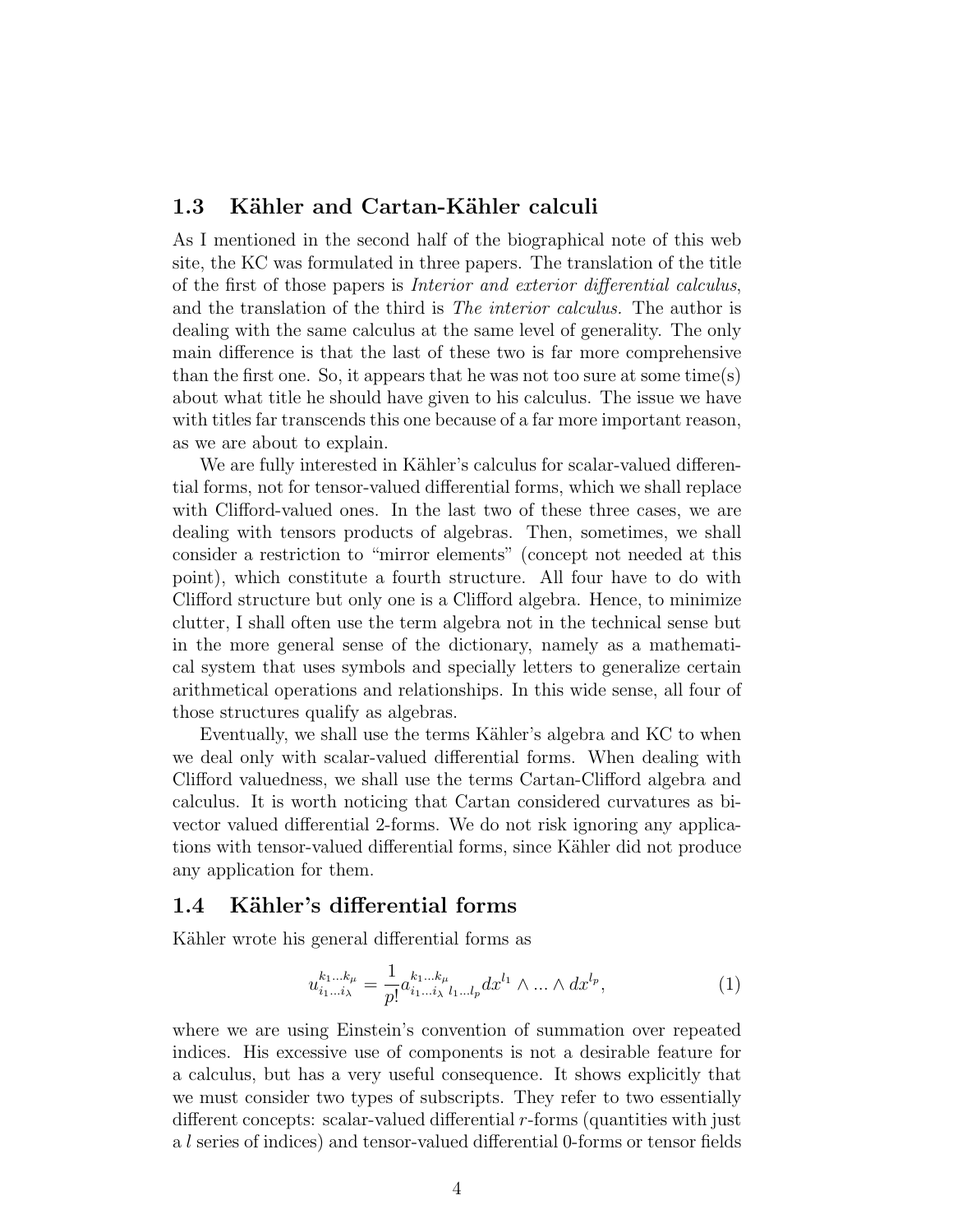(quantities with only k and or i series of indices). Hence, his calculi are ab initio different from all other known calculi that are based on Clifford algebra. But K¨ahler did not exhibit the basis elements that pertain to the i and k indices.

The affine curvature is a very well known example of the rare quantities that have indices of all three types. Consider some vector-valued differential 1-form. It need not be closed. For simplicity let us assume that it were what Cartan and Kaehler would call the exterior derivative of a vector field, though practitioners might refer to it with the name of covariant derivative, name which is here reserved for a different purpose. We have

$$
d\mathbf{v} = dv^i \mathbf{e}_i + v^k d\mathbf{e}_k = (dv^i + v^k \omega_k^i) \mathbf{e}_i.
$$
 (2)

Differentiating next  $d\mathbf{v}$ , we obtain a vector-valued differential 2–form,  $ddv$  (which happens to be zero in Euclidean space), but we shall ignore this (you may assume that the manifold is only approximately a Euclidean space). The components of  $ddv$  are not what in the tensor calculus one calls covariant derivatives. For that, we would have to differentiate  $v_{,k}^{j} \phi^{k} \mathbf{e}_{j}$ , where  $(\phi^{i})$  is the basis of covariant vector fields dual to the basis field  $(e_j)$ , i.e.  $\phi^i \circ e_k = \delta^i_k$ . Let us not overlook that, in the Kähler calculus, a differential 1−form is not a covariant vector (i.e. a linear function of vectors) field, but a function of curves, evaluated by integration on a given curve.

We get five terms for  $dd\mathbf{v}$ , two from the differentiation of  $dv^i\mathbf{e}_i$ , and three more from the differentiation of  $v^k \omega_k^i \mathbf{e}_i$ . The first term,  $ddv^i$  is obviously zero. The second and third terms cancel each other out. We thus have

$$
dd\mathbf{v} = v^k d(\omega_k^i \mathbf{e}_i) = v^k (d\omega_k^i - \omega_k^j \wedge \omega_j^i) \mathbf{e}_i.
$$
 (3)

Since  $d\omega_i^k - \omega_i^j \wedge \omega_j^k$  is a differential 2–form, it is of the form. Hence,

$$
dd\mathbf{v} = v^i R^k_{i l_1 l_2} \omega^{l_1} \wedge \omega^{l_2} \mathbf{e}_k. \tag{4}
$$

This says that the components of the vector-valued differential 2−form  $dd\mathbf{v}$  are  $v^i R^k_{i_1 i_2}$ . We then define curvatures  $\mathcal{O}$  by

$$
\mathcal{U} \equiv R_{i l_1 l_2}^{k} \omega^{l_1} \wedge \omega^{l_2} \phi^i \mathbf{e}_k,\tag{5}
$$

where all three types of indices are involved. Clearly  $ddv$  results from evaluating  $\sigma$  in  $\mathbf{v}$ ,

$$
\mathbf{U} \perp \mathbf{v} = R_{i l_1 l_2}^k \omega^{l_1} \wedge \omega^{l_2} \phi^i \mathbf{e}_k \perp v^m \mathbf{e}_m = v^k (d \omega_k^i - \omega_k^j \wedge \omega_j^i) \mathbf{e}_i = d d \mathbf{v}.
$$
 (6)

For more on this approach to affine curvature and the use of bases  $\omega$  of differential 1−forms (which are of the essence further below), check in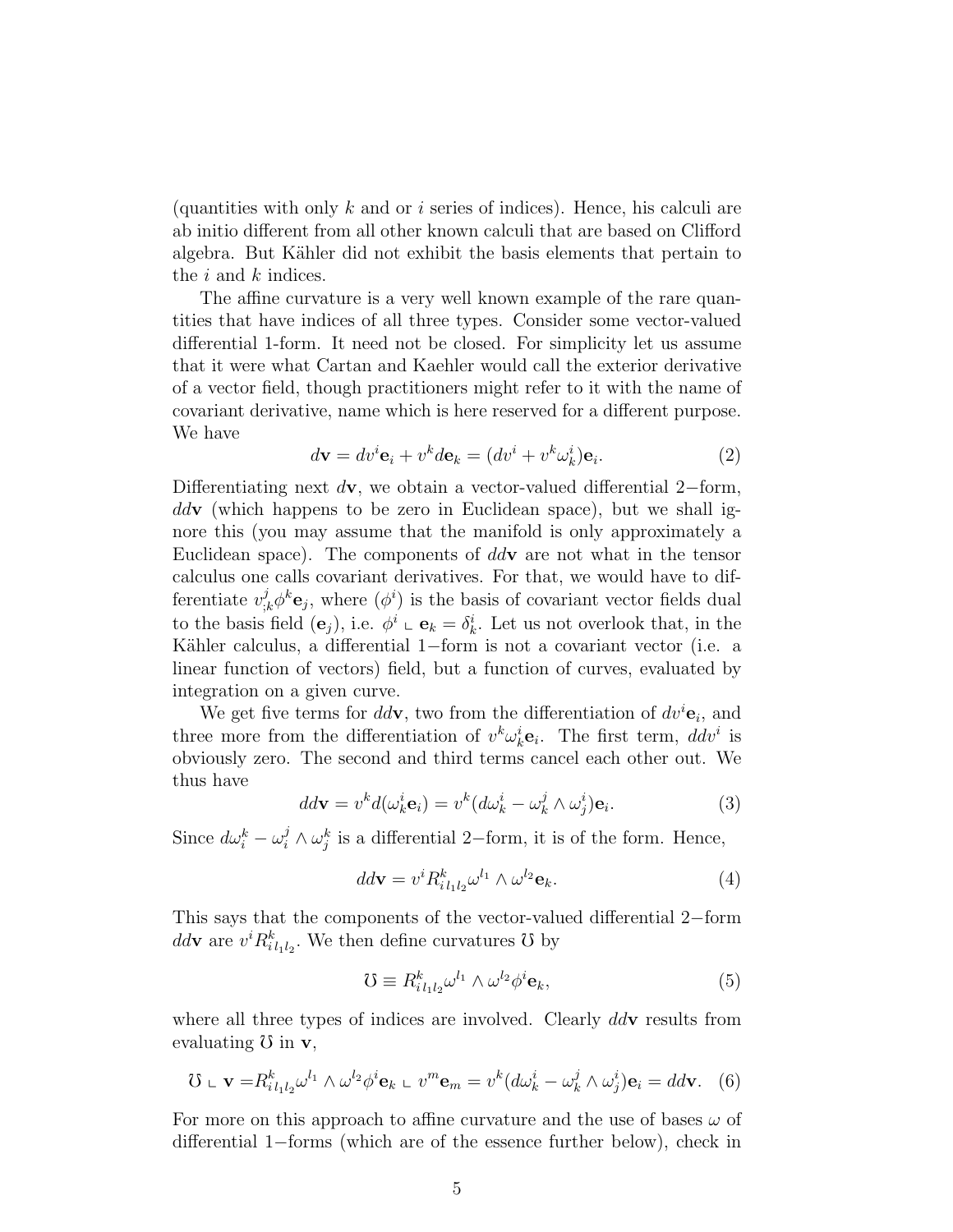your library my book "Differential geometry for physicists and mathematicians". I do not know of any other book which stays close to this Cartanian way of doing modern differential geometry, or to the Kähler calculus for that matter.

#### 1.5 Kähler's differentiation

In Kähler, all differentiations except Lie differentiation are based on his concept of covariant differential. He gives it ab initio as

$$
d_{h}a_{i_{1}...i_{\lambda}}^{k_{1}...k_{\mu}} = \frac{\partial}{\partial x^{h}} a_{i_{1}...i_{\lambda}}^{k_{1}...k_{\mu}} + + \Gamma_{hr}^{k_{1}} a_{i_{1}...i_{\lambda}}^{r...k_{\mu}} l_{1...l_{p}} + \cdots + \Gamma_{hr}^{k_{\mu}} a_{i_{1}...i_{\lambda}}^{k_{1}...r} l_{1...l_{p}} - \Gamma_{hi_{1}}^{r} a_{r...i_{\lambda}}^{k_{1}...k_{\mu}} l_{1...l_{p}} + \cdots + \Gamma_{hi_{r}}^{r} a_{i_{1}...i_{\lambda}}^{k_{1}...k_{\mu}} - \Gamma_{hi_{1}}^{r} a_{i_{1}...i_{\lambda}}^{k_{1}...k_{\mu}} + \cdots + \Gamma_{hi_{r}}^{r} a_{i_{1}...i_{\lambda}}^{k_{1}...k_{\mu}} - \Gamma_{hi_{1}}^{r} a_{i_{1}...i_{\lambda}}^{k_{1}...k_{\mu}} + \cdots + \Gamma_{hl_{r}}^{r} a_{i_{1}...i_{\lambda}}^{k_{1}...k_{\mu}} l_{1...r_{p}}, \qquad (7)
$$

where the gammas are the Christoffel symbols. Since this equation will probably put many readers off, let me start by saying that the author of these notes does not keep anything like this in his memory, nor does he look for this formula when needed. There is a better way of doing his differentiations. At this point, let me just make some helpful comments.

The differential of scalar-valued differential forms written in terms of Cartesian coordinates requires only the first of those four lines. That is good enough for many applications. If the differential form is scalarvalued but the coordinates are not Cartesian,  $d_h$  involves only the first and fourth lines, regardless of whether the metric is the Euclidean metric disguised by the use of an arbitrary coordinate system or whether it is a proper post-Euclidean Riemannian metric. Lines two and three are for the non-scalar valuedness but only when the affine connection is the Levi-Civita (LC) connection. If the connection were another one, those symbols would have to be replaced with the components of the given (metric compatible) affine connection of the space. But the fourth line would not change in this respect, as it does not depend on the connection but only on the metric and its derivatives through the Christoffel symbols. In addition to generalizing this formula for arbitrary connection, one could also replace the tensor-valuedness with Clifford valuedness. And let us not ignore either that vector-valuedness can take place in exterior algebra, Clifford algebra and tensor algebra contexts. It does not make a difference.

A more efficient, less cumbersome way to deal with "Kähler differentiation" resorts to inferring the specific form of the covariant derivative in each case from the equations of structure of the manifold. That is what we are about to do.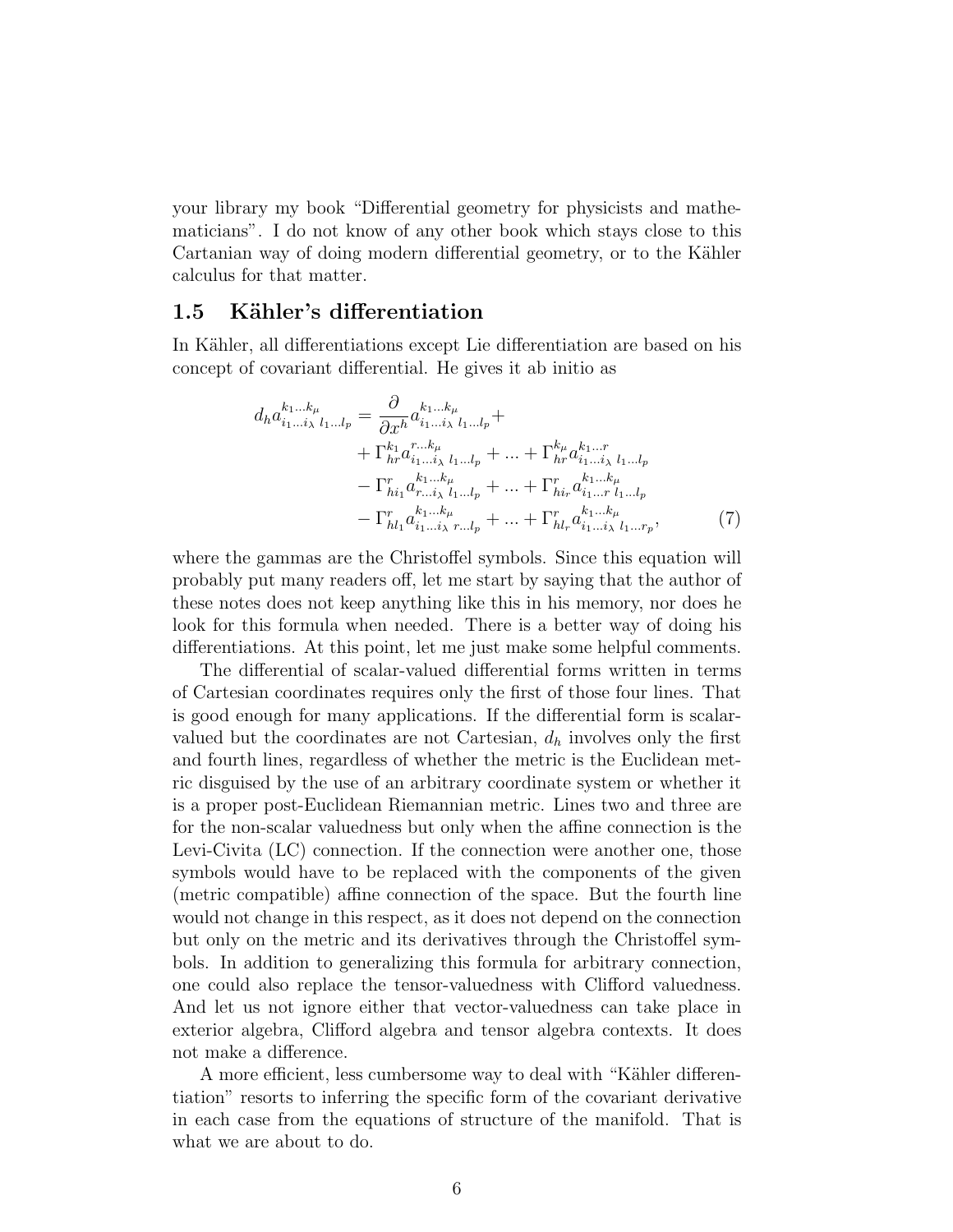Let us give the basic ideas about Kähler differentiation, represented by the symbol ∂. We seek to find an operator ∂ such that  $\partial \vee u$  (=  $\partial \wedge u + \partial \cdot u$  will become

$$
\partial u = du + \delta u,\tag{8}
$$

with  $\partial \wedge u = du$ , and such that  $\delta u$  will be intimately connected with the divergence. In Cartesian coordinates,  $\partial$  could be simply  $dx^i\frac{\partial}{\partial x^j}$  $\frac{\partial}{\partial x_i^i}$ . But this is not good enough for general coordinates, as the form of the divergence in curvilinear coordinate attests to. For this reason, we shall rather seek  $\partial u$  in the form

$$
\partial u = dx^i \vee d_i u. \tag{9}
$$

for some covariant derivatives  $d_iu$  canonically determined by the structure of the manifold and such that  $dx^{i} \wedge d_{i}u = du$ . The notation

$$
\partial u = \partial \vee u = \partial \wedge u + \partial \cdot u
$$

still is justified if we understand it to mean

$$
\partial \wedge u = dx^i \wedge d_i u = du, \qquad \qquad \partial \cdot u = dx^i \cdot d_i u = \delta u.
$$

We have just connected with the exterior calculus, which we are extending with this  $\delta u$ , once we define  $d_i u$ . This will be much richer than Ricci, or de Rham or Dirac theory since the context is much larger than in those theories. The proof will be in the pudding. We shall thus refer to  $\delta u$  as the interior derivative since it is a concept more comprehensive than divergence depending on what objects u the operator  $\delta$  is applied to.

## 1.6 Kähler's differentiation through geometric structure

Assuming we had already computed du by the standard formula in the exterior calculus, we might try to infer  $d_iu$  from  $du = dx^i \wedge d_iu$ . But du does not determine  $d_i$  or  $\partial$ , which is the reason why we have not displayed  $dx^{i}\partial/\partial_{i}$ . It would work for the exterior derivative. but it would not yield the right divergence. But there is one such solution that is canonically determined by the equations of the structure of the manifold endowed with a metric, regardless of whether the manifold has an affine structure or not.

Define a set of n differential forms  $\omega^{i}$ 's such that

$$
ds^{2} = \sum_{i=1}^{n} (\omega^{i})^{2},
$$
\n(10)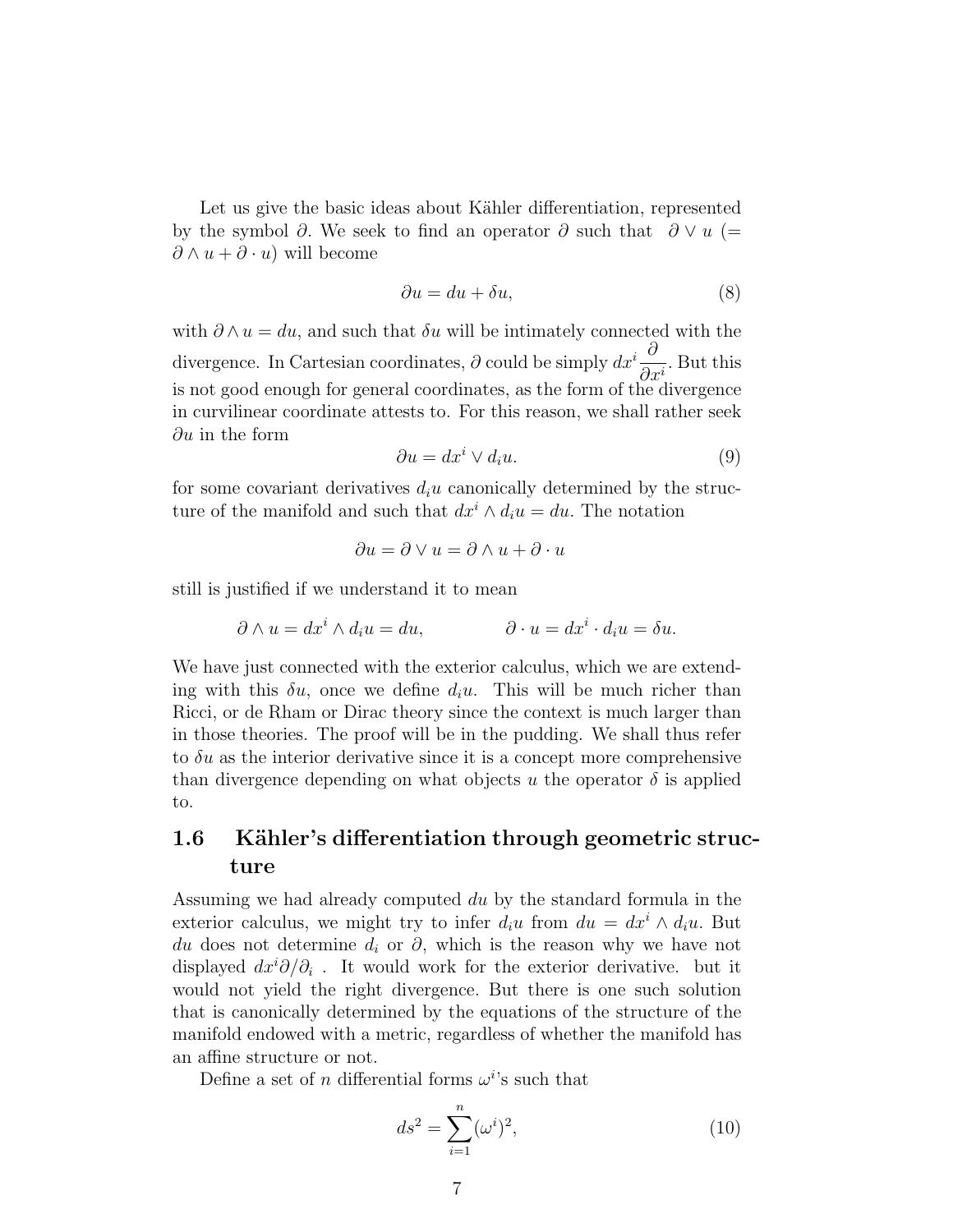for any specifically given quadratic symmetric differential form  $ds^2 =$  $g_{ij}dx^idx^j$  (i = i, ..., n). These  $\omega^i$  are defined up to the most general rotations in dimension n.

As any good book on differential geometry shows, the system of equations

$$
d\omega^i = \omega^j \wedge \omega^i_j, \qquad \omega_{ij} + \omega_{ji} = 0 \tag{11}
$$

defines a set of  $\omega_j^i$ 's. For the same metric, we may consider the system

$$
0 = d(dxi) = \omegaj \wedge \alphaji, \qquad d_h g_{kl} = 0,
$$

the second of these equations being known as the statement that the covariant derivatives the metric is zero. The Christoffel symbols are defined by  $\alpha_j^i = \Gamma_{jl}^i dx^l$ .

The last two systems define the same mathematical object. This does not mean that the  $\alpha_j^i$  and the  $\omega_j^i$  are equal, or even the components of some object of grade two. The  $\Gamma_{jl}^{i}$  and the  $\Gamma_{jl}^{\prime i}$  defined by  $\omega_j^i = \Gamma_{jl}^i \omega^l$ are related by non-tensorial equations known as the transformations of connections. The mathematical object of which the  $\alpha_j^i$ 's and the  $\omega_j^i$ 's are components is a differential form valued in the Lie algebra of the Euclidean group (actually of the affine extension of the Lie algebra of the Euclidean group; do not bother about these details) of dimension  $n$ . All those other differential forms are components. It is legal tender nevertheless to call them differential forms by making them so as a matter of definition. I shall try to explain this with what should amount to a simpler example.

The first element of orthonormal vector bases at some point of Euclidean space is not a vector, but a set of them:  $\cos \phi \mathbf{i} - \sin \phi \mathbf{j}$ . It is basis dependent. Once a basis has been chosen, say for  $\phi = \pi/4$ , we have a vector  $(2)^{-1/2}$  **i**  $-(2)^{-1/2}$  **j**. We can now take this vector and express it in terms of any other basis (in particular for  $\phi = \pi/3$ ), where it is not its first element. This type of idea is involved at a far more sophisticated level in the difference between  $\alpha_j^i$  and the  $\omega_j^i$ . For a deep understanding of this, see my book "Differential geometry for physicists and mathematicians" if you do not know of any other book dealing with this subject (I do not any, except for information scattered over a variety of E. Cartan's papers). The book is now in 500 libraries, hopefully enough of them to have one in a library of your country, where institution could get it for you if it does not have it.

In order to do differentiation in terms of bases that are not coordinate bases, we first define  $f_{/k}$  as given by  $df = f_{/k} dx^k$ . We then have

$$
dv = a_{i/j}\omega^j \wedge \omega^i + a_l \wedge d\omega^l = \omega^j \wedge a_{i/j}\omega^i + a_l\omega^i \wedge \omega_i^l =
$$
  
=  $\omega^j \wedge a_{i/j}\omega^i - a_l\Gamma_{i j}^l\omega^j \wedge \omega^i = \omega^j \wedge (a_{i/j}\omega^i - a_l\Gamma_{i j}^l\omega^i).$  (12)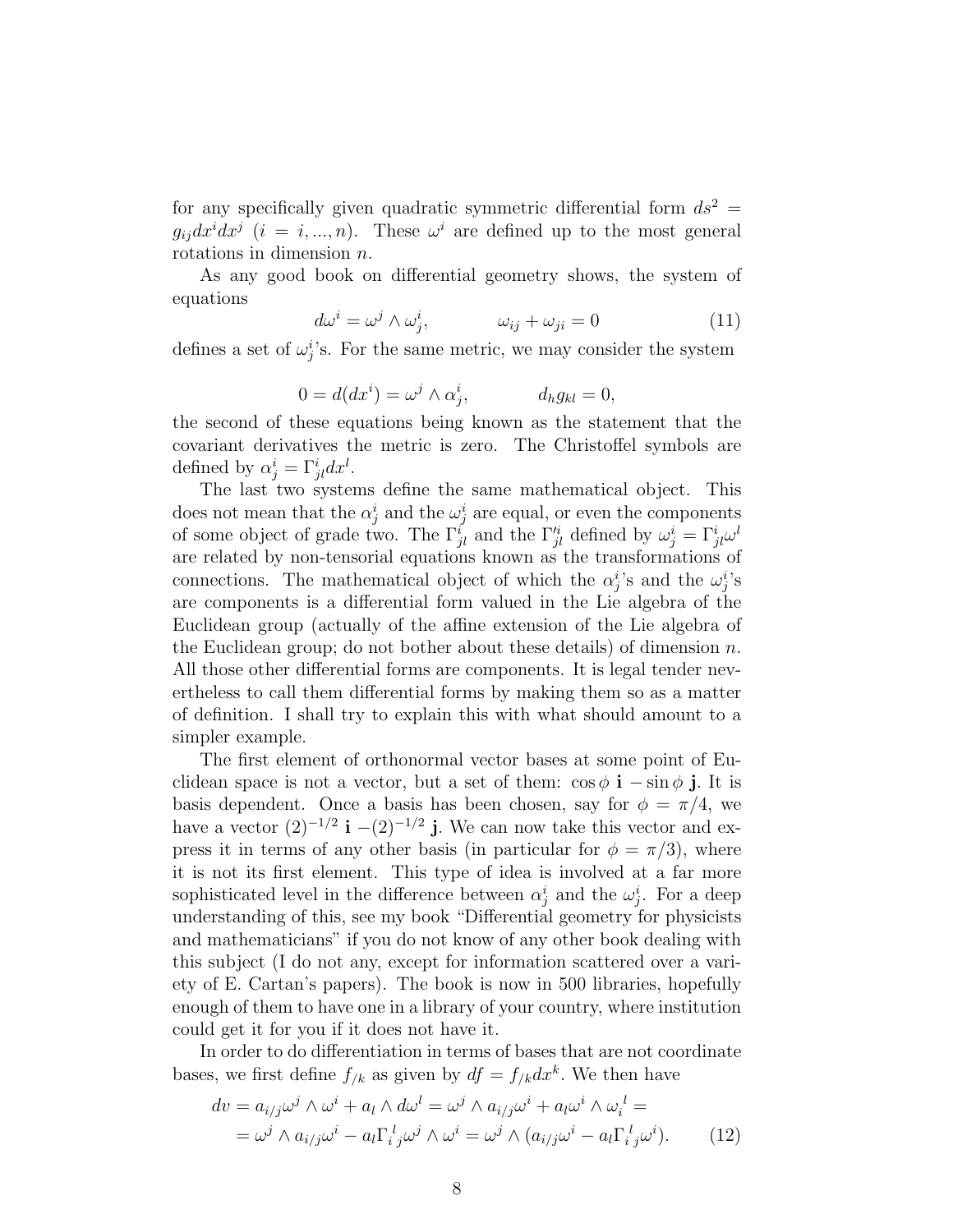By virtue of the relation of this formula to the structure of a manifold, it pertains to define Kähler's covariant derivative  $d_jv$  of a differential 1–form  $v = a_i \omega^i$  as

$$
d_j v = a_{i/j} \omega^i - a_l \Gamma_{i\ j}^l \omega^i \tag{13}
$$

If  $\omega^i$  is  $dx^i$ , the covariant derivative  $d_jv$  becomes

$$
d_j v = a_{i,j} dx^i - a_l \Gamma_{ij}^l dx^i.
$$
 (14)

For rectilinear coordinates, thus Cartesian in particular,  $d_i$  reduces to the partial derivative with respect to  $x^j$  since the Christoffel symbols then become zero. For the interior derivative, we then have

$$
\delta v = dx^j \cdot d_j v = dx^j \cdot dx^i (a_{i,j} - a_l \Gamma_{ij}^l) = g^{ij} (a_{i,j} - a_l \Gamma_{ij}^l) = a^j, j - a_l \Gamma_{j}^{jl}.
$$
\n(15)

We have not written  $\delta v$  as  $\partial \cdot v$  since  $d_j$  now is  $\partial_j - I_i \Gamma_j^{jl}$  $j^{i}$ . We use the underbar because a has different subscripts on the two terms of  $d_i v$ .

Let us return to  $d\omega^i = \omega^j \wedge \alpha_j^i$ . For differential 1-forms  $dx^j$ , the exterior derivative,  $d(dx^i)$ , is zero, and so is  $dx^j \wedge \alpha_j^i$ . On the other hand, the connection equations are

$$
d\mathbf{e}^i = -\omega_j^i \mathbf{e}^j,\tag{16}
$$

from which we would infer  $d_h e^i$ , and similarly for  $d_h e_i$ . The computing of interior and Kähler derivatives will be easily achieved from these equations. It is really simple.

# 1.7 Perspective on two physical applications developed by Kähler himself

This preview for Clifford analyst would be only one half of an important picture without mentioning a couple of very important physical implications of the quantum mechanics that appears to spring out of it, without obvious alternative. Both of them are related to the fact that, unlike Dirac's theory, Kähler's quantum mechanics is not about spinors but about differential forms. Spinors, in the form of members of ideals of the Kähler algebra, are a concomitant of the treatment of solutions with symmetry of exterior systems, as any system of differential equations can be shown to be.

In his 1960 paper, Kähler starts with a profound treatment of partial differentiation of differential forms with respect to the angular coordinate associated with rotational symmetry. Eventually, both spin and angular momentum emerge from it, at par. Tracing spin from the end of Kähler's derivation to the beginning of his argument, we realize that spin starts its life in Kähler 's theory inside a partial derivative of a field conceived